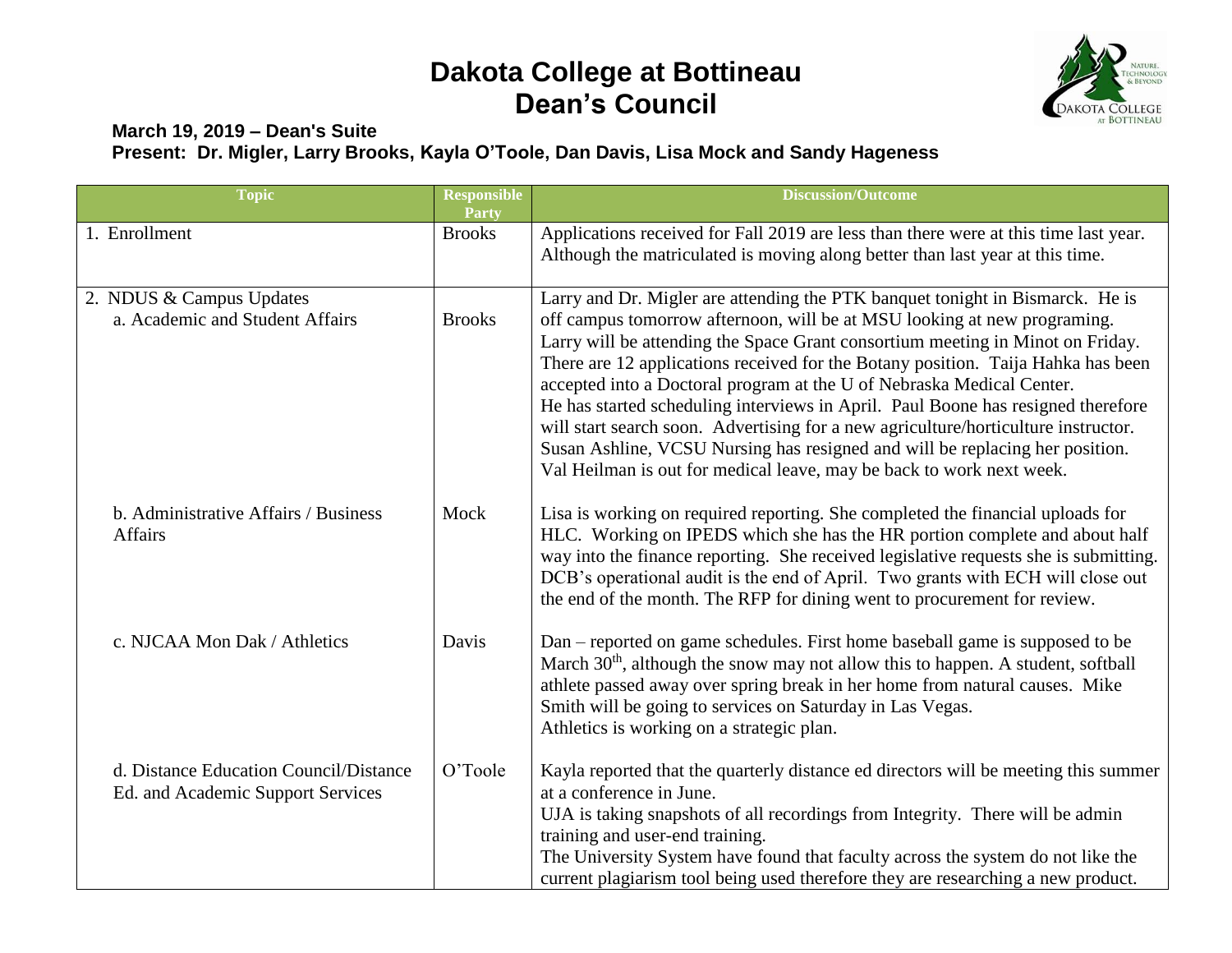## **Dakota College at Bottineau Dean's Council**



|                                         |          | Duo authentication is coming for students.<br>It is found that all campuses will need to post fees, i.e. proctoring fees, any extra<br>that are not book store fees. Students need to know what they are before they<br>register. Having it on the syllabi is not soon enough.<br>Online updates: HRM courses are being developed.<br>Certificate of College studies has changed the math, science tech courses. Now<br>students are allowed to choose two of three instead of being required to take intro<br>to computers and either a math 103 or higher or a lab science.<br>2 <sup>nd</sup> 8-week classes begin on Monday. Schedules for dual credit are posted.<br>registrations open next Tuesday.                                                                                                                                                     |
|-----------------------------------------|----------|----------------------------------------------------------------------------------------------------------------------------------------------------------------------------------------------------------------------------------------------------------------------------------------------------------------------------------------------------------------------------------------------------------------------------------------------------------------------------------------------------------------------------------------------------------------------------------------------------------------------------------------------------------------------------------------------------------------------------------------------------------------------------------------------------------------------------------------------------------------|
| e. Public Affairs Council               | Hageness | Next week Horticulture and Photography will be attending showcase at the State<br>Capitol building. Science Olympiad is on Thursday, March 28. Working on a<br>social media scavenger hunt for students to familiarize themselves with DCB.<br>Videographer will be on campus April 16-17 and again on May 1. Will also be on<br>MSU campus, Trinity and paramedic sites.<br>Radio this week is Leslie Stevens to introduce her to the community and talk<br>about upcoming events.<br>Farm Management annual meeting will be April 11 on campus.<br>KXMC covered the STEM event on campus and the new Ag program.                                                                                                                                                                                                                                             |
| f. Chancellor's Cabinet / Dean's Update | Migler   | Dr. Migler shared the biennium highlights and report to be presented to the<br>Legislators on Wednesday.<br>Search Committee will be interviewing applicants for the farm manager position<br>this week.<br>We are advertising for physical plant – maintenance position, Alvis Beckman has<br>resigned. There are ads published for summer physical plant and greenhouse help.<br>The annual conservation award will be given to Todd Grant. He has accepted.<br>Board meeting next week. Tracy Chisholm's tenure application will be acted on<br>at the April meeting.<br>At the Chancellor's cabinet last week, discussion held on the auditors and tiered<br>board proposal. Room and board fees presented. Since we have a RFP for food<br>services, the fees presented are dependent upon the bid as we have asked for<br>additional food service hours. |